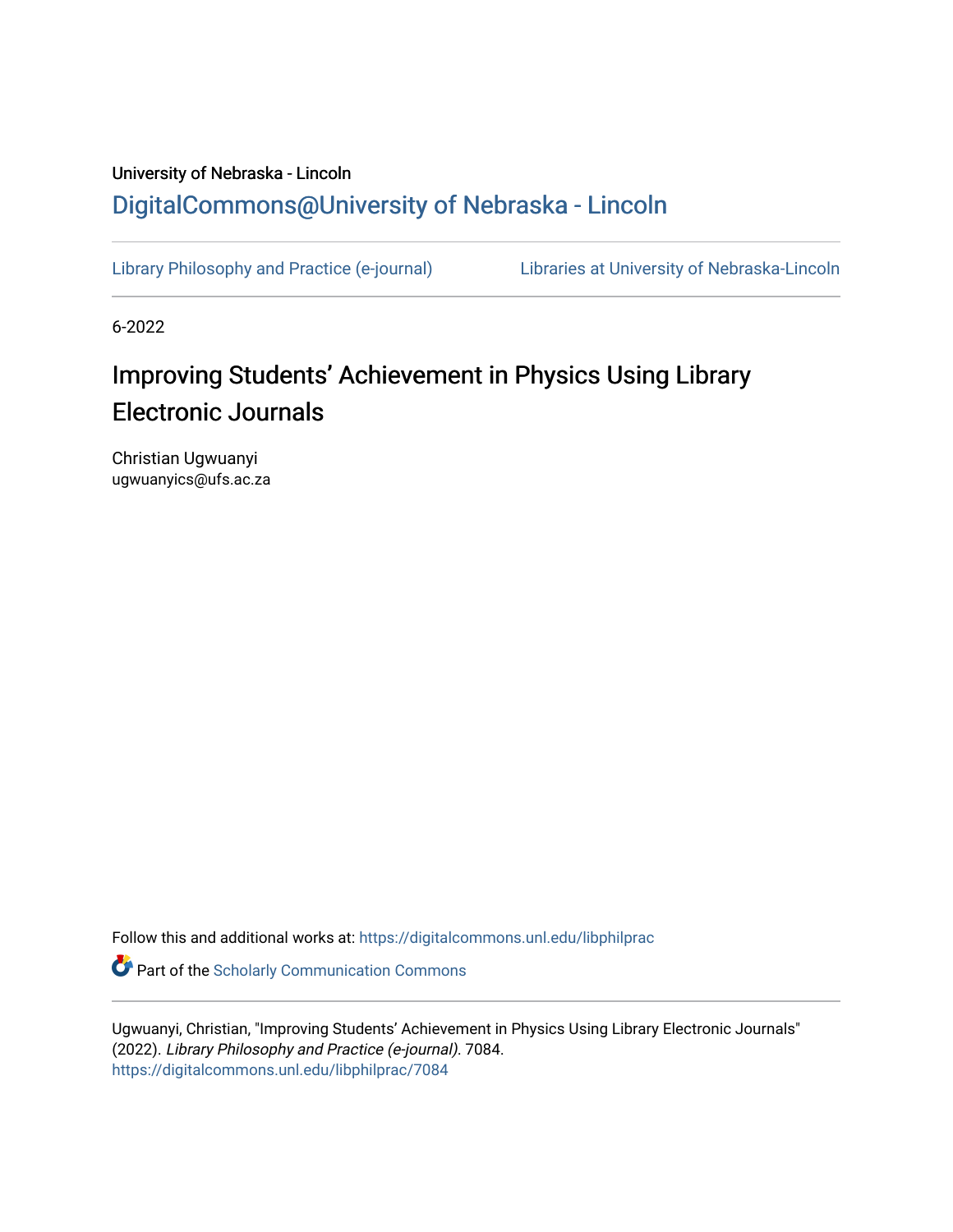## **Improving Students' Achievement in Physics Using Library Electronic Journals**

**Christian S. Ugwuanyi (Ph.D)1,2** <https://orcid.org/0000-0003-2174-3674> <sup>1</sup> Research Fellow, Faculty of Education, University of the Free State, Bloemfontein, South Africa. <sup>2</sup>Department of Science Education, University of Nigeria, Nsukka. **Correspondence email: [UgwuanyiCS@ufs.ac.za](mailto:UgwuanyiCS@ufs.ac.za)**

## **Abstract**

Electronic journals in libraries are essential for updating facilities and expanding services so that users can acquire the information they require. The modern epoch is marked by an information and knowledge revolution. Electronic materials are now available to libraries in a variety of formats. As a result of technology advancements and higher expectations in teaching and learning, 21st-century classrooms demand a lot from both teachers and students. Most parents nowadays purchase (smartphones, tablets, or laptops) for their children without realizing the educational benefits of these devices in allowing access to online learning materials. Electronic journals from libraries have proven to be quite useful to the growing number of students who have access to the internet. This is possible because to 21st-century technology, but it's concerning because there isn't much research on the subject in Nigeria. As a result, the impact of library electronic journals on students' academic achievement in physics was investigated in this study. This study used a quantitative research approach using a simple repeated measures strategy. The Physics Achievement Test  $(= 0.891)$  was used to collect the data, which had been rigorously validated and trial-tested. A mixed-design repeated measures analysis of variance was used to analyze the data. Students' physics grades were shown to be significantly improved when they read electronic publications from the library. As a result, in order to improve their academic performance, students should be exposed to the usage of library electronic journals.

**Keywords**: Achievement, Improving, Library electronic journals, Physics

## **Introduction**

According to recent studies, learners' physics achievement is declining (Ugwuanyi et al., 2020; Ugwuanyi et al., 2021). Teachers' continuous use of antiquated teaching methods has been blamed for the low level of achievement (Adonu et al., 2021; Offordile et al., 2021). Despite the fact that we live in the twenty-first century, which is dominated by the use of contemporary technology, this terrible situation still exists. The information and communication technology era of the twentyfirst century has brought significant changes to the way students study in schools. In this century,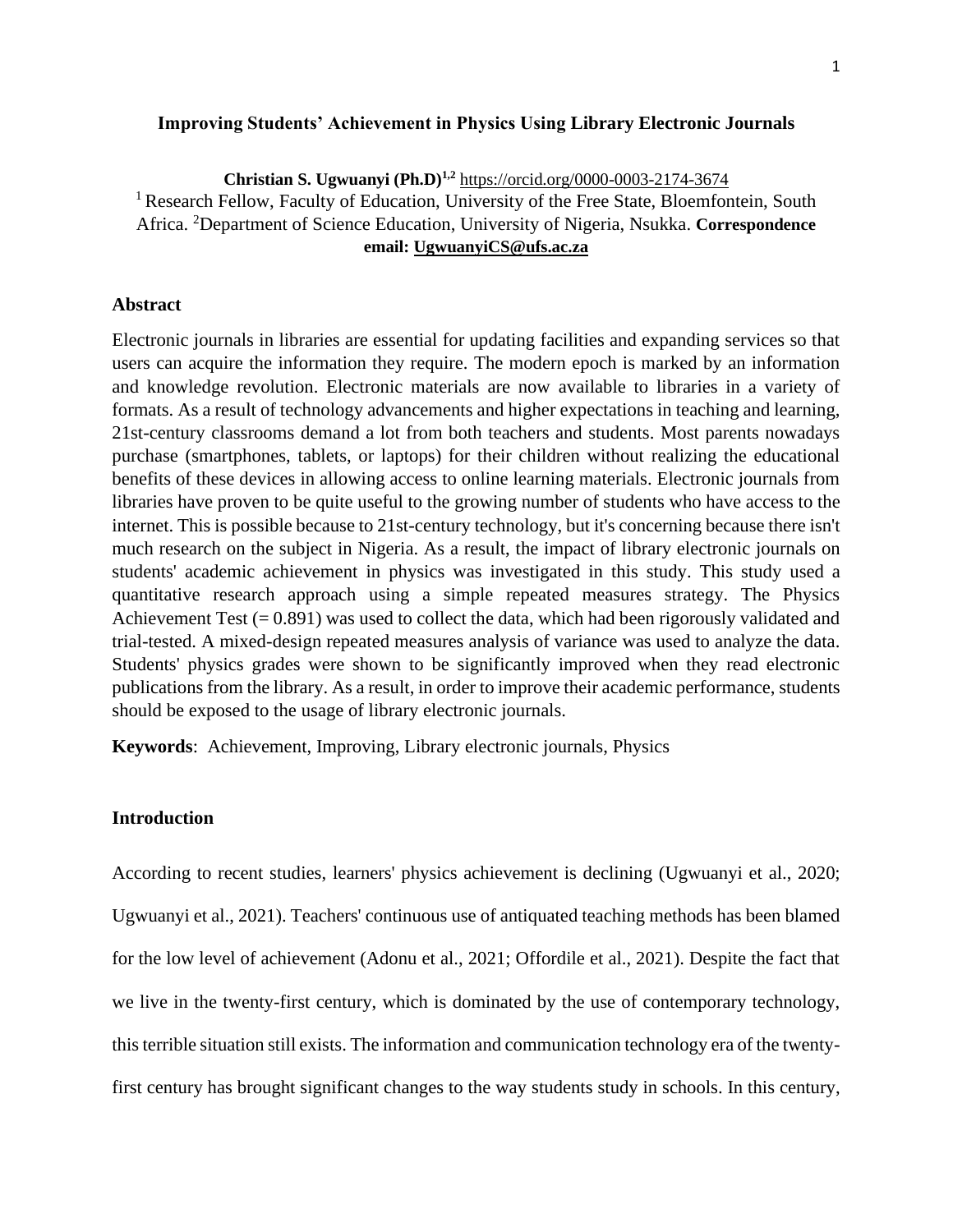teachers and students must adopt digitally enhanced teaching and learning approaches. Teachers in the twenty-first century have access to a wealth of instructional tools for imparting instruction (Kaminski, 2018). Library electronic journals are a form of resource that allows students to use a technologically advanced device to see a tale come to life. It has been shown that library electronic journals are as popular as the photocopier or word processor in writing term papers for today's students. The internet altered reference work by allowing transactions to take place outside of the library's walls. Students can also use the internet to look for various reference materials.

Students are more likely to engage in imaginative activities and learn about the world when they have access to technological tools like these (Kaminski, 2018). The transdisciplinary technology period of the twenty-first century developed a variety of Library electronic journals for educational delivery, among other things (Korat et al., 2014). In studies, electronic journals from the library have been demonstrated to be educationally advantageous. This position is supported by Korat et al. (2014), who found that Library electronic journals are particularly effective in helping the acquisition of word meaning at various stages of schooling. In today's culture, iPads, Smartphones/Android phones, and other digital devices are used to provide the majority of children's basic literacy experiences (Miller & Warschauer, 2014).

When compared to traditional or printed texts, digital texts significantly improved students' reading achievement and motivation during the Sustained Silent Reading condition (Snyder, 2016). The total emergent reading skills of youngsters exposed to Library electronic journals improved significantly from pre- to post-intervention (Shamir & Korat, 2008). It was discovered that an e-book-based educational activity had a significant impact on students' vocabulary development (Shamir et al., 2018). The use of digital storytelling in science teaching and learning is well received by students (Shemy, 2020). Using an e-book while learning, according to Jones et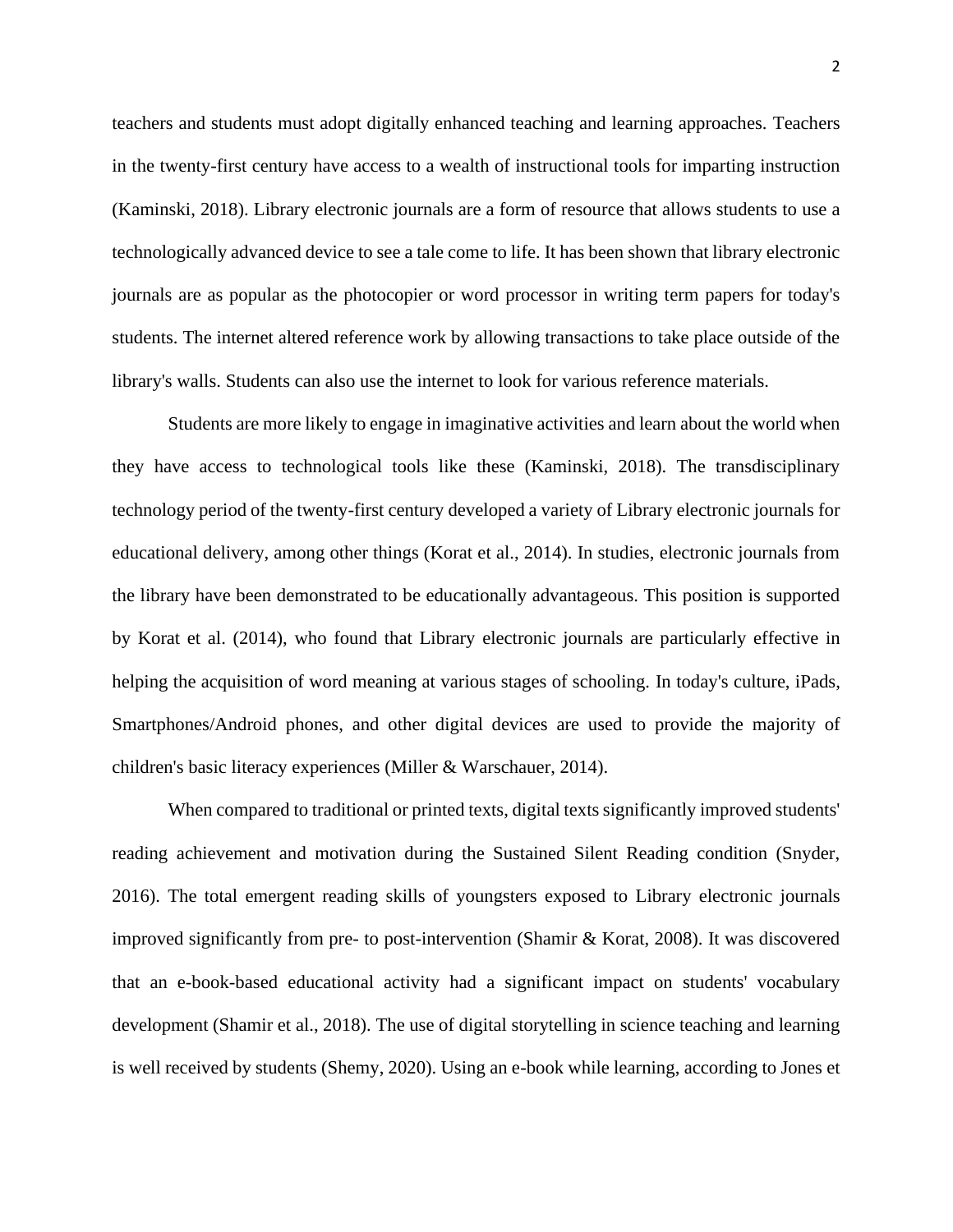al. (2011), made students feel more at ease, resulting in significantly higher reading achievement than students who used traditional textbooks.

Given the aforementioned, library electronic journals appear to be great educational resources, but teachers do not appear to use them in the classroom. Only one study used library electronic journals for scientific instruction, according to the empirical research reviewed. Library electronic journals are mostly used to teach reading and vocabulary, according to the empirical data analyzed. However, none of these studies was carried out in Nigeria, which prompted the current analysis. As a result, the researcher investigated how electronic publications from the Library influenced students' academic performance in Physics.

#### **Methods**

## *Research Paradigm, approach and design*

This investigation was carried out using the scientific research paradigm. This is the situation because the research findings were obtained through hypothesis testing. As a result, because the participants' features were quantified and presented objectively, a quantitative research approach was adopted. A basic repeated measures research design based on this technique guided the experiment. This technique employs multiple measurements of the dependent measure before and after treatment at various test times. In research similar to this one, Ugwuanyi, Okeke et al. (2020), Ugwuanyi, Ede et al. (2020), Ugwuanyi, Ede et al. (2020), Ugwuanyi, Ede et al. (2020), Ugwuanyi, Ede et al. (2020), Ugwuanyi, Ede et al. (2020), Ugwuanyi (2022a), Ugwuanyi (2022b), Ugwuanyi (2022c) have adopted this design.

## *Participants*

A total of 53 SS I students was recruited at random from two secondary schools in the Nsukka Education Zone for the study. Because the study's participants were exposed to the usage of library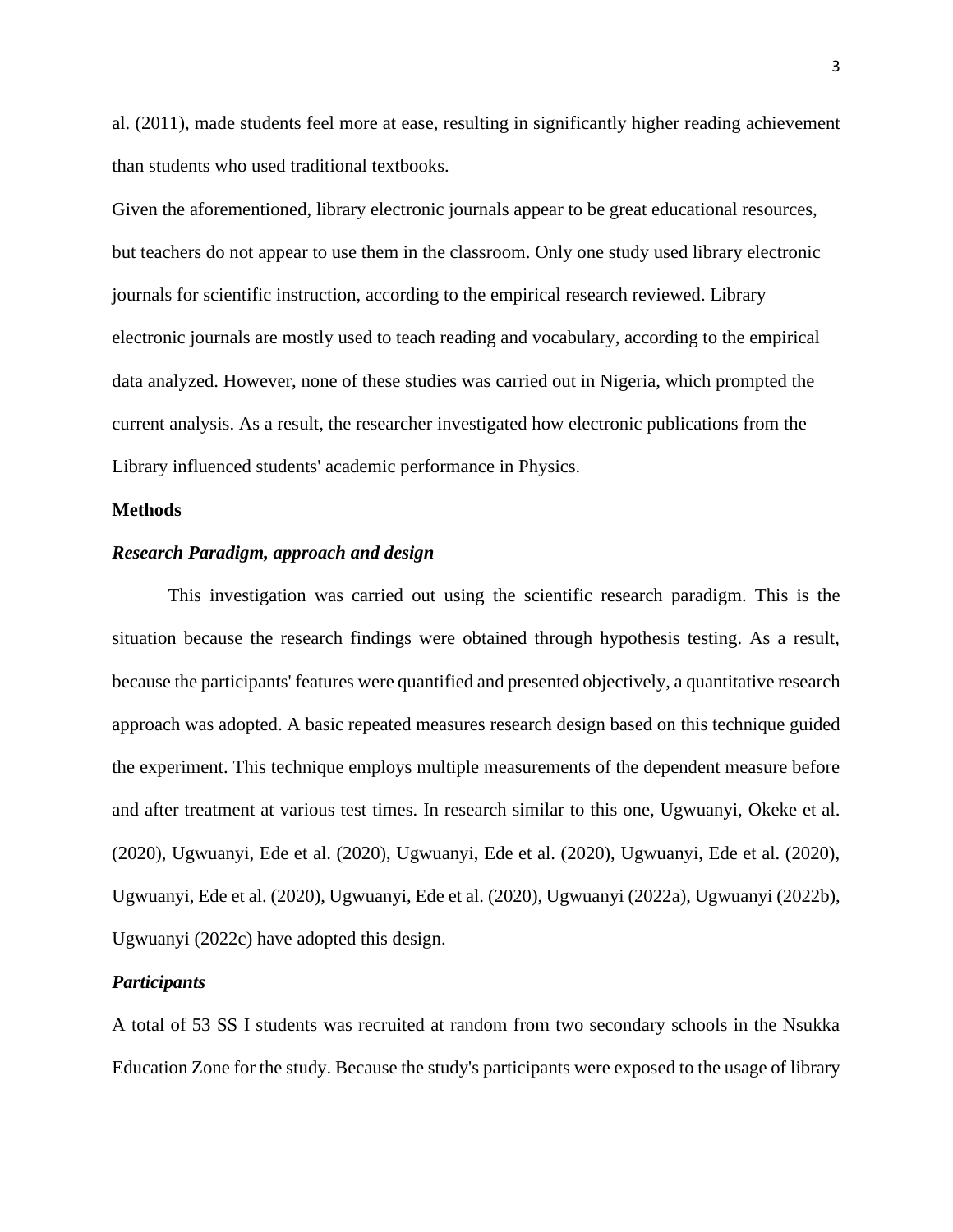electronic journals and other demands through secondary schools with computer and internet access, this sample was purposely drawn from two secondary schools.

#### *Measure*

The data for the study was gathered by administering a Physics Achievement Test that the researchers devised (PAT). On the test, there were 30 multiple choice questions with four options: A, B, C, and D, and only one correct answer. These items were made with the help of physics curriculum from SS I. Each correct answer was worth two points, for a total of 60 points with a minimum of 0 points.

## *Validation and reliability of the measure*

Prior to trial testing, the PAT was properly contented and face validated. Due to the inclusion of a Table of Specifications, the contents of PAT were adequate for the study. Two physics education professionals and one measurement and assessment expert then performed face validation on PAT. These experts gave helpful feedback on the PAT, including phrasing, suitability for the student's ability level, and relevance to the research goal, among other things. The comments from the validators were then used to make adjustments to the PAT. After being face validated, the validated PAT was trial tested on 20 SS I physics students who were not part of the study. The data were exposed to Kuder-formula Richardson's 20 reliability estimate to determine the internal consistency dependability of the PAT items. The instrument passed the reliability test with an index of 0.891, indicating that it was reliable prior to usage.

#### *Ethical consideration statement*

The study's conduct was approved by the University of Nigeria's research ethics committee. Prior to the start of the trial, the participants were given informed consent papers. The informed consent papers were correctly filled out and signed by all persons involved.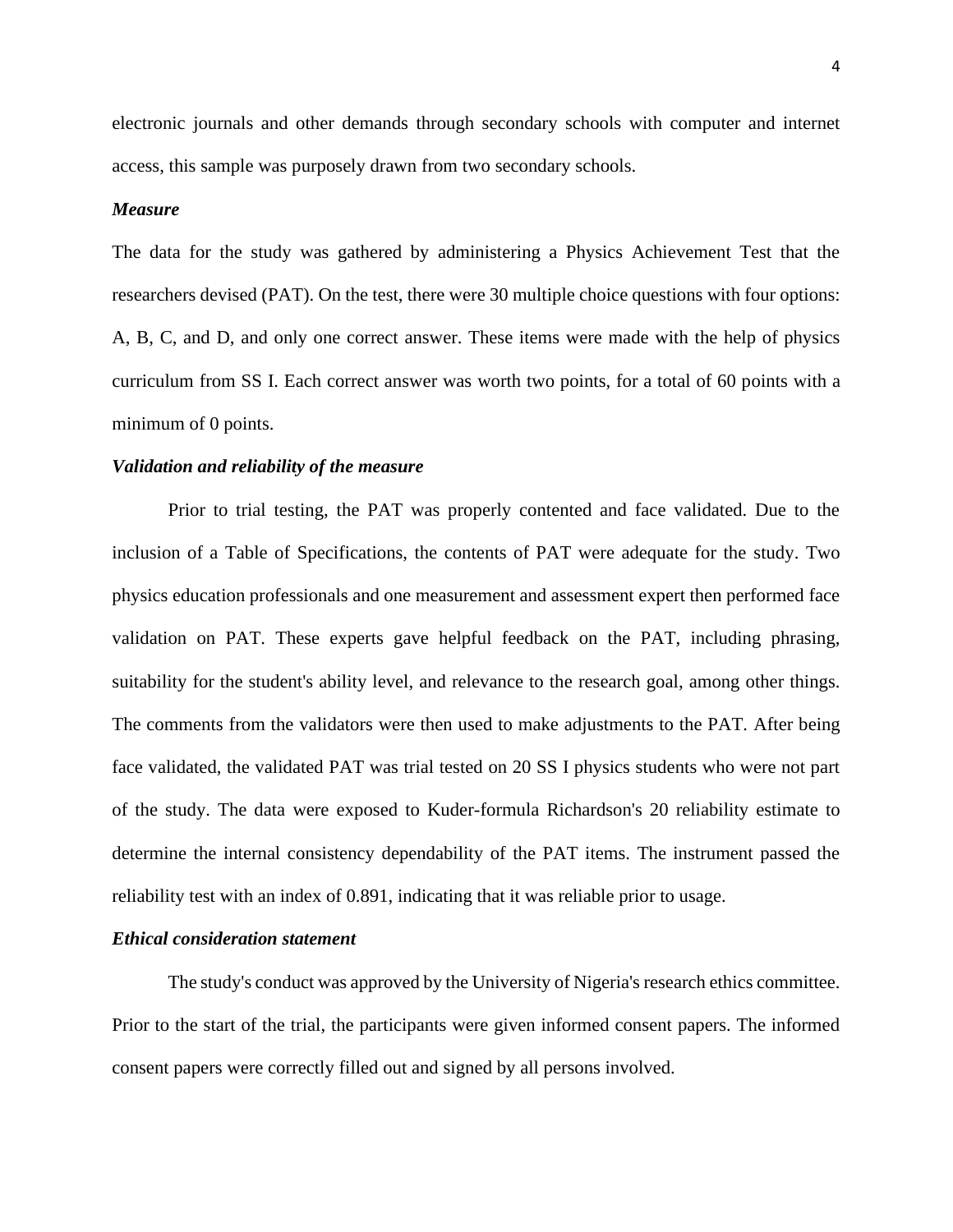## *Experimental procedure*

One week before the start of the treatment, two sets of pre-testing were conducted. As a result, the researchers were able to gather the baseline data for the study. The treatment sessions began after that. Students were exposed to the use of Library electronic journals relevant to the physics principles presented to them throughout the teaching of physics fundamentals. Force, motion, work-energy, and power are some of the concepts taught to students by introducing them to library electronic journals. During the treatment sessions, students were exposed to a variety of library electronic journals that covered such issues. This exposure was repeated for a total of four weeks. At each session, students were encouraged to ask questions about the subjects they didn't understand. At the conclusion of the treatment, the subjects were given the reshuffled PAT for the first posttest. One week following the first posttest, the second posttest was administered. The multiple measurement scores obtained before and after therapy were then merged and cleaned in preparation for data analysis.

#### *Data analysis*

The data were examined using a mixed design repeated measures analysis of variance test the hypothesis. The research question was answered using bar charts. The hypothesis was tested using a basic repeated measures analysis of variance at 5% probability levels, with the mean being used to answer the research question.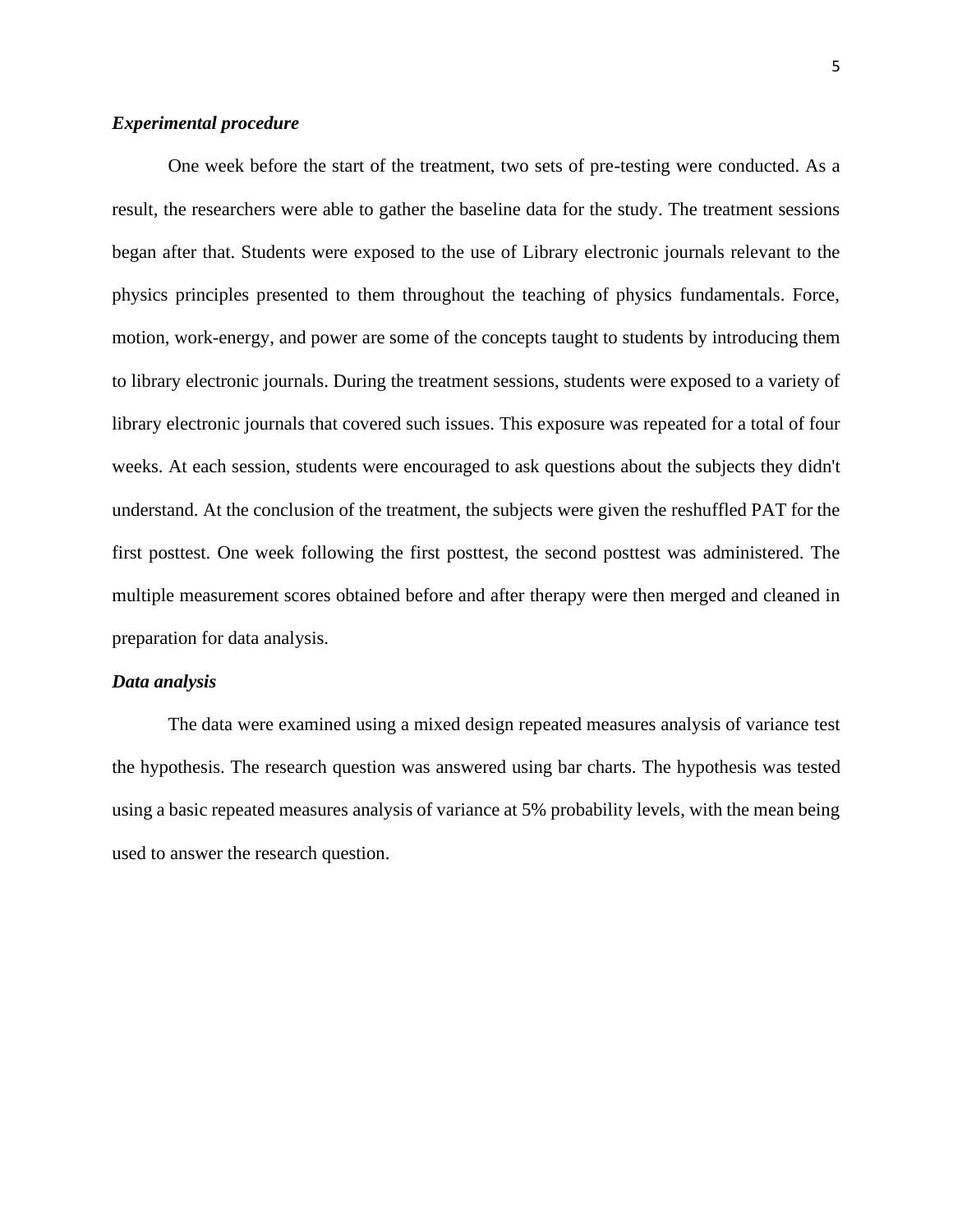## **Results**



**Figure 1:** *Bar chart representation of the mean scores of the students before and after exposure to library electronic journals* Figure 1 shows that at pretests 1 and 2, the students had mean achievement scores of  $(M = 18.68,$  $SD = 5.44$ ) and ( $M = 18.77$ ,  $SD = 5.29$ ) respectively, while at the posttests 1 and 2 their mean achievement scores are  $(M = 40.67, SD = 20.92)$  and  $(M = 43.07, SD = 21.69)$  respectively.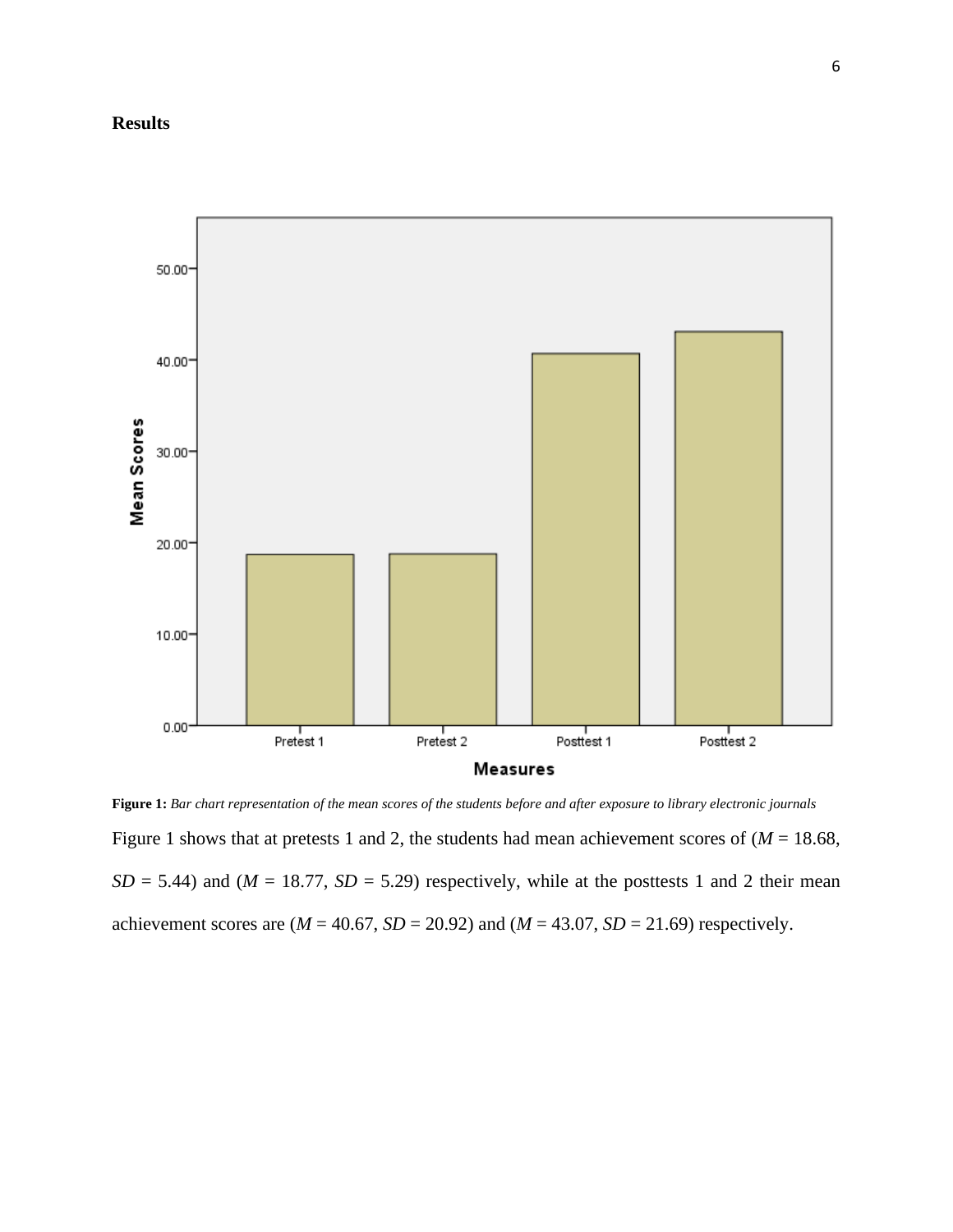## *Table 1*

|              |                           | Type III Sum |        |             |        |       | Partial Eta |
|--------------|---------------------------|--------------|--------|-------------|--------|-------|-------------|
| Source       |                           | of Squares   | df     | Mean Square | F      | Sig.  | Squared     |
| Time         | Sphericity Assumed        | 28535.373    | 3      | 9511.791    | 59.766 | .000. | .535        |
|              | Greenhouse-Geisser        | 28535.373    | 1.136  | 25108.829   | 59.766 | .000  | .535        |
|              | Huynh-Feldt               | 28535.373    | 1.145  | 24924.272   | 59.766 | .000  | .535        |
|              | Lower-bound               | 28535.373    | 1.000  | 28535.373   | 59.766 | .000  | .535        |
| Error (Time) | <b>Sphericity Assumed</b> | 24827.377    | 156    | 159.150     |        |       |             |
|              | Greenhouse-Geisser        | 24827.377    | 59.096 | 420.117     |        |       |             |
|              | Huynh-Feldt               | 24827.377    | 59.534 | 417.029     |        |       |             |
|              | Lower-bound               | 24827.377    | 52.000 | 477.450     |        |       |             |

*Repeated measures analysis of variance of the difference in the test occasions*

Table 1 shows that students' achievement in physics was significantly improved after their exposure to library electronic journals,  $F(3, 156) = 59.766$ ,  $p = .000$ ,  $\eta_p^2 = .535$ . Furthermore, with an effect size of .535, students' exposure to library electronic journals causes a 53.5 percent positive variation in their physics achievement. Furthermore, the findings of the post hoc pairwise comparison test (Table 3) revealed that the mean difference between tests 4 and 1 contributed the most to the significant difference, followed by the mean difference between tests 4 and 2.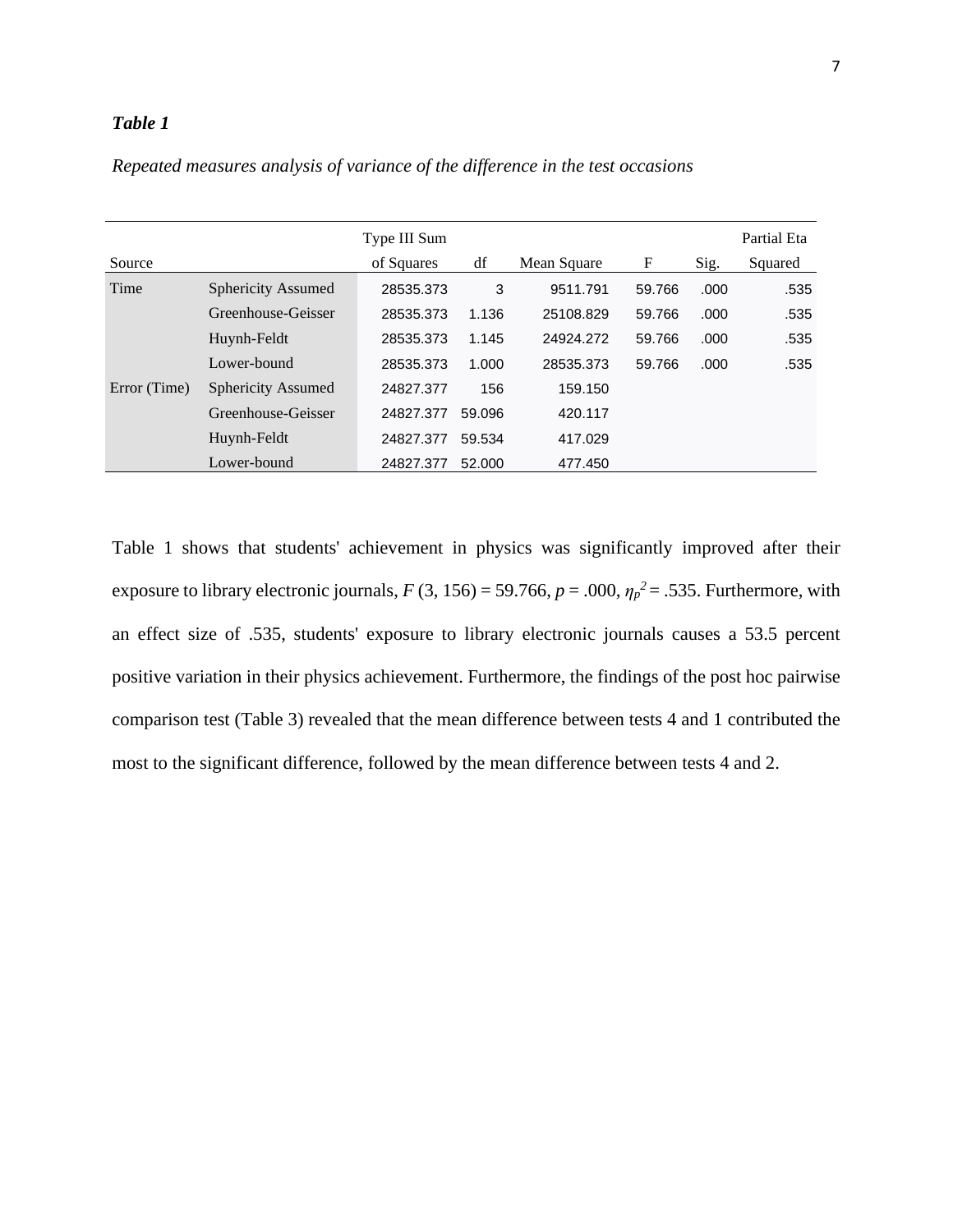## *Table 2*

|                |                |                        |            | 95% Confidence Interval for |             |             |  |  |
|----------------|----------------|------------------------|------------|-----------------------------|-------------|-------------|--|--|
|                |                | Mean Difference        |            | Difference <sup>b</sup>     |             |             |  |  |
| factor1        | $J)$ factor1   | $(I-J)$                | Std. Error | Sig.b                       | Lower Bound | Upper Bound |  |  |
|                | 2              | $-.075$                | .059       | .755                        | $-238$      | .087        |  |  |
|                | 3              | $-21.981'$             | 2.918      | .000                        | $-29.962$   | $-14.001$   |  |  |
|                | $\overline{4}$ | $-24.377$              | 2.988      | .000                        | $-32.550$   | $-16.204$   |  |  |
| 2              |                | .075                   | .059       | .755                        | $-.087$     | .238        |  |  |
|                | 3              | $-21.906$ <sup>*</sup> | 2.916      | .000                        | $-29.880$   | $-13.931$   |  |  |
|                | $\overline{4}$ | $-24.302$ <sup>*</sup> | 2.987      | .000                        | $-32.472$   | $-16.131$   |  |  |
| 3              |                | 21.981                 | 2.918      | .000                        | 14.001      | 29.962      |  |  |
|                | $\overline{2}$ | 21.906                 | 2.916      | .000                        | 13.931      | 29.880      |  |  |
|                | $\overline{4}$ | $-2.396$               | 1.076      | .169                        | $-5.339$    | .546        |  |  |
| $\overline{4}$ |                | 24.377*                | 2.988      | .000                        | 16.204      | 32.550      |  |  |
|                | 2              | 24.302                 | 2.987      | .000                        | 16.131      | 32.472      |  |  |
|                | 3              | 2.396                  | 1.076      | .169                        | $-546$      | 5.339       |  |  |

## *Post-Hoc pairwise comparison test for the significant difference in the test occasions*

Based on estimated marginal means

\*. The mean difference is significant at the .05 level.

b. Adjustment for multiple comparisons: Sidak.

#### **Discussion of the Findings**

The goal of this study was to evaluate how four different test measures affected students' Physics scores from library electronic journals. When the students were exposed to library electronic articles, it was revealed that their physics achievement was initially low but quickly improved. This indicates that students' physics performance was greatly improved as a result of their use of library electronic journals. This discovery came as no surprise to the researchers, as pupils prefer graphical content on mobile devices to printed copy. During the study, researchers noted that students were far more involved and interactive in the learning process than they were in traditional teaching methods. Library electronic journals may include interactive elements such as animations, games, recorded narration, music, sound effects, and built-in dictionaries in addition to words and photos. When used for educational purposes, well-designed library electronic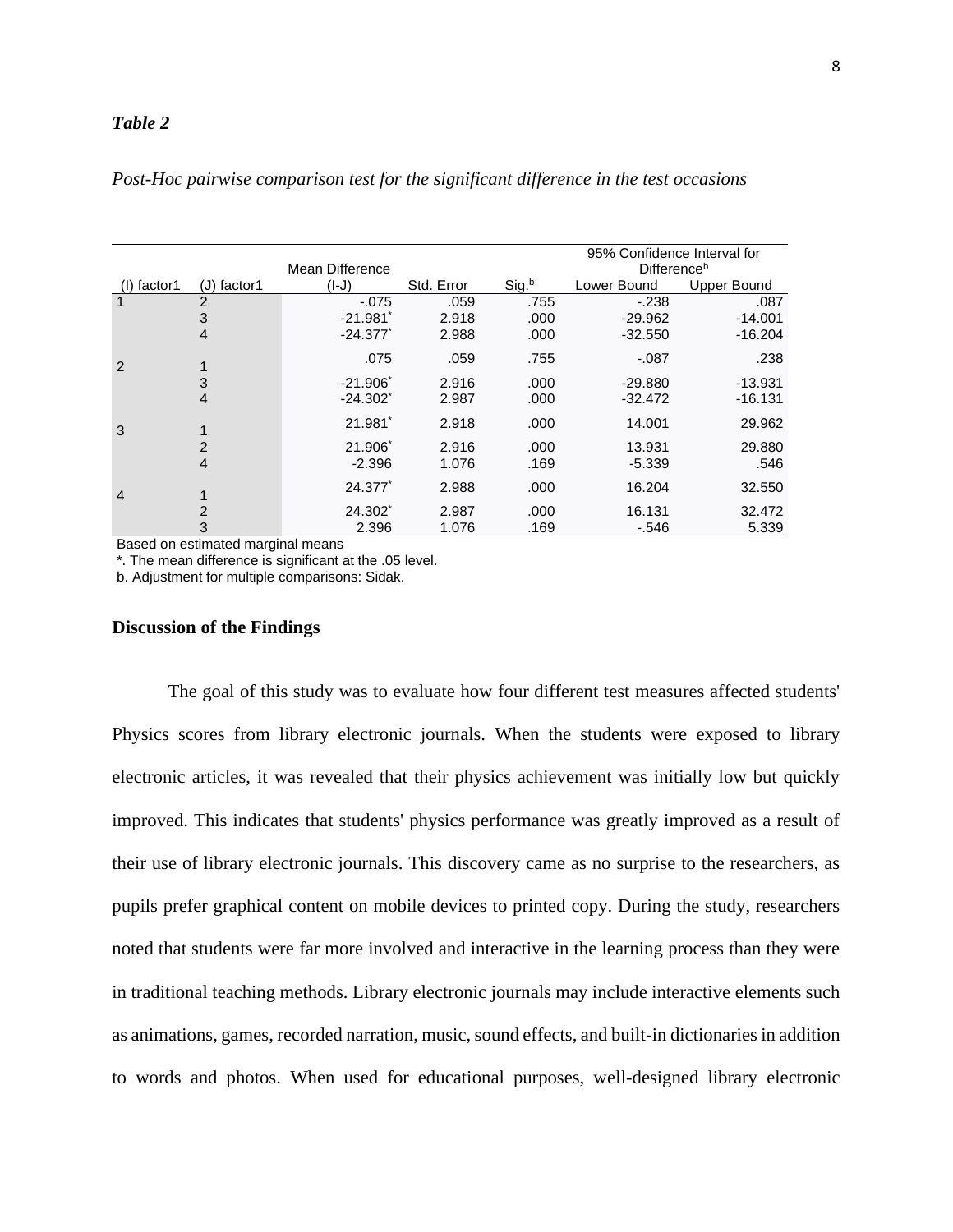journals can help children develop social, listening, language, and cognitive skills. This could have altered the observed e-book effect. These findings are in line with the results of other empirical studies.

According to Kaminski (2018), electronic tools allow learners to employ their creativity while learning about the world. According to Korat et al. (2014), electronic library resources are particularly effective in enhancing word meaning acquisition at various stages of schooling. According to Miller and Warschauer, most children's first literacy experiences are gained through the use of iPads, Smartphones/Android phones, and other digital devices (2014). It was discovered that an e-book-based educational activity had a significant impact on students' vocabulary development (Shamir et al., 2018). According to Kaminski (2018), electronic tools allow students to express themselves while learning about the globe. According to Korat et al. (2014), electronic library resources are very beneficial in enhancing word meaning acquisition at various stages of schooling. According to Miller and Warschauer, iPads, Smartphones/Android phones, and other digital devices provide the majority of children's early literacy experiences (2014). Students' vocabulary development was found to be impacted significantly by an e-book-based instructional activity (Shamir et al., 2018).

#### **Conclusion and recommendations**

The utilization of library electronic journals has been proven to be quite successful in boosting students' physics achievement, according to the conclusions of this study. As a result, library electronic journals are crucial for students' scientific advancement, especially during this Covid-19 period. As a result, during the teaching and learning of physics, secondary school teachers should make an attempt to introduce students to the use of library electronic journals. The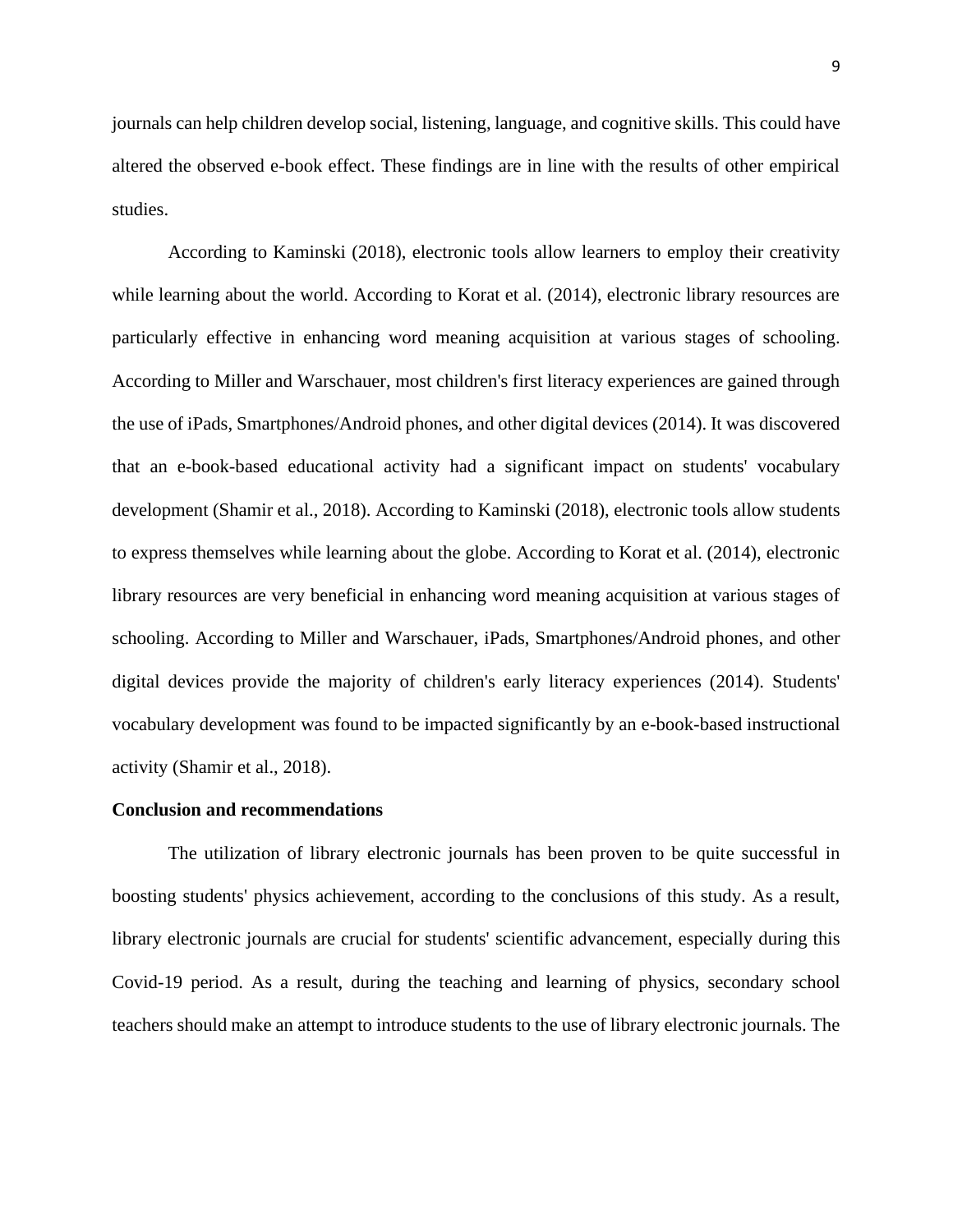State Education Authority should provide training to teachers on how to use library electronic journals in the classroom.

## **References**

- Adonu, C.J., Nwagbo, C.R., Ugwuanyi, C.S., & Okeke, C.I.O. (2021). Improving students' achievement and retention in biology using flipped classroom and powerpoint instructional approaches: implication for physics teaching*. International Journal of Psychosocial Rehabilitation*, 25(2), 234-247.<https://www.psychosocial.com/article/PR320026/37829/>
- Jones, T., & Brown, B. (2011). Reading engagement: a comparison between e-books and traditional print books in an elementary classroom. *International Journal of Instruction,.4*(2), 5–22. *www.e-iji.net*
- Kaminski, B. (2018). Teacher-Led Read Alouds and Electronic Books to Engage Students and Enhance Achievement in the Area of Comprehension. *Culminating Projects in Teacher Development. 29*. [https://repository.stcloudstate.edu/ed\\_etds/29](https://repository.stcloudstate.edu/ed_etds/29)
- Korat, O., Levin, I., Atishkin, S., & Turgeman, M. (2014). E-book as facilitator of vocabulary acquisition: Support of adults, dynamic dictionary and static dictionary. *Reading and Writing*, *27*(4), 613–629. https://doi.org/10.1007/s11145-013-9474-z
- Miller, E. B., & Warschauer, M. (2014). Young students and e-reading: Research to date and questions for the future. *Learning, Media and Technology*, *39*(3), 283–305. https://doi.org/10.1080/17439884.2013.867868
- Offordile, E.E., Umeano, E.C., Adene, F.M., Obi, M.C., Ugwuanyi, C.S., Okeke, C.I.O., Adimora, D.E. (2021). Improving the academic achievement of low achieving secondary school students in physics using peer tutoring learning strategy: Implications for Engineering Career.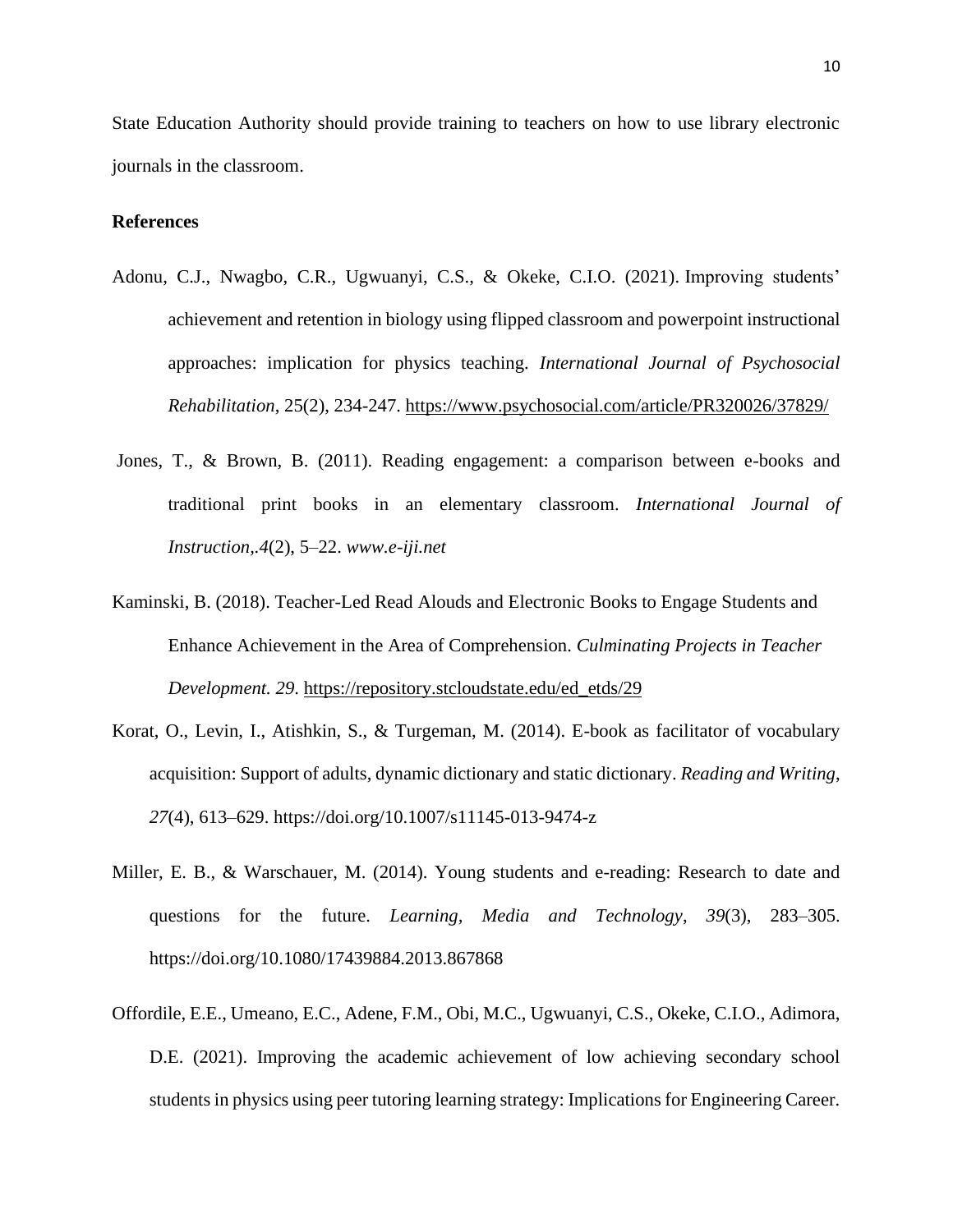*International Journal of Mechanical and Production Engineering Research and Development (IJMPERD)*, 11(3), 201–212. ISSN (P): 2249–6890; ISSN (E): 2249–8001. [http://www.tjprc.org/publishpapers/2-67-1618048208-15IJMPERDJUN202115.pdf.](http://www.tjprc.org/publishpapers/2-67-1618048208-15IJMPERDJUN202115.pdf)

- Snyder, A.B. (2016). *The effect of using electronic books during sustained silent reading on the reading achievement and motivation of first grade students*. Unpublished M.Ed project. Graduate Programs in Education, Goucher College.
- Shamir, A., & Korat, O. (2008). Computers in the Schools Developing an Educational E-Book for Fostering Kindergarten Students ' s Emergent Literacy Developing an Educational E-Book for Fostering Kindergarten Students ' s Emergent Literacy. *Computers in The Schools*, *0569*(November 2011), 37–41. https://doi.org/10.1300/J025v24n01
- Shamir, A., Segal-Drori, O., & Goren, I. (2018). Educational electronic book activity supports language retention among students at risk for learning disabilities. *Education and Information Technologies*, *23*(3), 1231–1252. https://doi.org/10.1007/s10639-017-9653-7
- Shemy, N. S. (2020). The Impact of Digital Storytelling on Motivation and Achievement in Teaching Scientific Concepts for Pre-School Students. *European Journal of Education Studies*, *7*(12), 801–820. https://doi.org/10.46827/ejes.v7i12.3627
- Ugwuanyi, C. S., Ede, M. O., Onyishi, C. N., Ossai, O. V., Nwokenna, E. N., Obikwelu, L. C., Ikechukwu-Ilomuanya, A., Amoke, C. V., Okeke, A. O., Ene, C. U., Offordile, E. E., Ozoemena, L. C., & Nweke, M. L. (2020). Effect of cognitive-behavioral therapy with music therapy in reducing physics test anxiety among students as measured by generalized test anxiety scale. *Medicine*, *99*(17), e16406. https://doi.org/10.1097/MD.0000000000016406

Ugwuanyi, C. S., Okeke, C. I. O., & Agboeze, M. U. (2020). Management of Test Anxiety Among